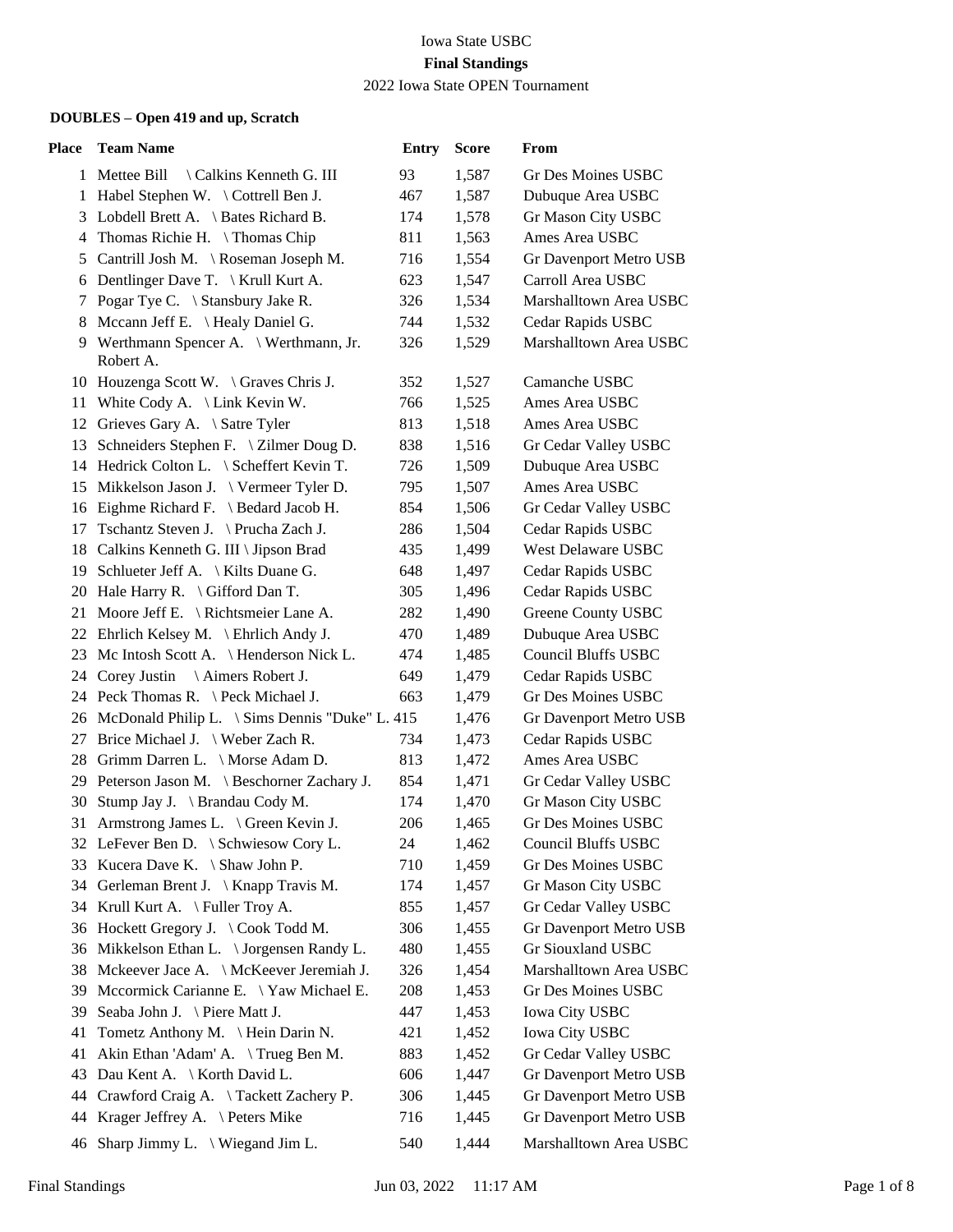| <b>Place</b> | <b>Team Name</b>                                    | <b>Entry</b> | <b>Score</b> | From                        |
|--------------|-----------------------------------------------------|--------------|--------------|-----------------------------|
|              | 47 Marquart Dennis J. \ Penne Mark E.               | 890          | 1,443        | Gr Cedar Valley USBC        |
|              | 47 Breitsprecker Nathan J. \ Buelow Andy T.         | 853          | 1,443        | Gr Cedar Valley USBC        |
|              | 49 Spaulding Harry E. II \ Logsdon Andy J.          | 83           | 1,441        | Gr Davenport Metro USB      |
| 49           | Kramer Grant M. \ Mackey Randy L. Jr                | 387          | 1,441        | Dubuque Area USBC           |
| 49           | Rios Kalen J. \ Rios Justin J.                      | 785          | 1,441        | <b>Iowa City USBC</b>       |
| 52           | Elam Derek J. \Newman Billy C.                      | 271          | 1,440        | Gr Davenport Metro USB      |
|              | 53 Carson Scott D. \ Dobesh Joseph E.               | 416          | 1,439        | Gr Davenport Metro USB      |
|              | 54 Habel Anthony J. \ Cottrell Terry P.             | 467          | 1,437        | Dubuque Area USBC           |
| 55           | McKeever Rodney J. \ Salter Brett D.                | 325          | 1,436        | Marshalltown Area USBC      |
| 55           | Schuldt Zach T. \ Krack Andrew J.                   | 626          | 1,436        | Gr Davenport Metro USB      |
| 57           | Shutt Andrew J. \ Wohlwend Scott B.                 | 209          | 1,434        | Gr Des Moines USBC          |
| 57           | Siedelmann Terry D. \Tyrrel David E.                | 532          | 1,434        | Manning USBC                |
| 59           | Bevelacqua Joseph M. \ Kelly Michaela M.            | 271          | 1,430        | Gr Davenport Metro USB      |
| 60           | Roggentien Jason D. $\setminus$ Garringer Tavis     | 138          | 1,429        | Cedar Rapids USBC           |
| 60           | Crawford Lorn R. \ Stalkfleet Damon L.              | 895          | 1,429        | Muscatine USBC              |
| 62           | Pospisal Andrew L. \ Witte Chad A.                  | 795          | 1,428        | Ames Area USBC              |
| 63           | Chirpich Angela L. \ Guest Jason A.                 | 209          | 1,427        | Gr Des Moines USBC          |
|              | 64 Brice Alex M. \ Bloomquist Darin J.              | 744          | 1,426        | Cedar Rapids USBC           |
| 65           | Olnes Jason E. Jr. \ Holman Hunter L.               | 848          | 1,424        | Gr Cedar Valley USBC        |
| 66           | Ruiz Eddie W. \ Haring Matt L.                      | 350          | 1,423        | Camanche USBC               |
| 66           | Roers Maxwell D. \ Durant Jared D.                  | 744          | 1,423        | Cedar Rapids USBC           |
| 66           | Weber Justin M. $\setminus$ Bartlett Gabe W.        | 838          | 1,423        | Gr Cedar Valley USBC        |
| 69           | Ketels Jeffery L. $\setminus$ Wilson Ryan C.        | 883          | 1,421        | Gr Cedar Valley USBC        |
| 70           | Ault Dustin \ Arnold Jacob W.                       | 80           | 1,418        | <b>Burlington Area USBC</b> |
| 71           | Klein Kody M. $\Lambda$ lthaus Zach P.              | 469          | 1,417        | Dubuque Area USBC           |
| 71           | Wellmann Darrin R. \ Winker Arthur C.               | 890          | 1,417        | Gr Cedar Valley USBC        |
|              | 73 Ewalt Dacoda J. \ Maciejewski Nathan K.          | 656          | 1,416        | Gr Des Moines USBC          |
| 73           | Cross Robert L. $\ \epsilon$ Felton Ryan J.         | 662          | 1,416        | Gr Des Moines USBC          |
| 75           | Dornbush Blake A. \ Dornbush Andrew C.              | 49           | 1,415        | <b>Clinton USBC</b>         |
|              | 76 Hosch Jason L. \ Schnoor David C.                | 330          | 1,414        | Maquoketa USBC              |
| 77           | Peverill Kevin L. \ Peverill Joshua A.              | 851          | 1,413        | Gr Cedar Valley USBC        |
|              | 78 Oertel Nathan R. \ Cole Clayton A.               | 64           | 1,411        | Dubuque Area USBC           |
|              | 78 Larson Robert "Rob" D. \ Genz, Jr. Robert D. 627 |              | 1,411        | Gr Davenport Metro USB      |
|              | 80 Thomas Josh M. \Neyen Keith A.                   | 382          | 1,409        | Dubuque Area USBC           |
| 81           | Walton Riley T. $\setminus$ Walton John D.          | 305          | 1,408        | Cedar Rapids USBC           |
| 81           | Schuler Daniel J. \Rude Cory J.                     | 432          | 1,408        | West Delaware USBC          |
| 81           | Williams Logan S. \ Wiley Christopher J.            | 270          | 1,408        | Gr Davenport Metro USB      |
|              | 84 Wood Justin M. \ Wood Larry G.                   | 68           | 1,407        | Fort Dodge Area USBC        |
|              | 84 Hancock Bob F. \ Specht Richard R.               | 390          | 1,407        | Dubuque Area USBC           |
|              | 86 Zilmer Thomas D. \ Zilmer Doug D.                | 864          | 1,402        | Gr Cedar Valley USBC        |
| 87           | Meyer Robert A. \ Marland Todd A.                   | 415          | 1,400        | Gr Davenport Metro USB      |
|              | 88 Lineberry Marc L. \ Gile Cory                    | 350          | 1,398        | Camanche USBC               |
| 88           | Johnson Nathan \ Kullen Josh B.                     | 841          | 1,398        | Gr Cedar Valley USBC        |
| 88           | Price Brian J. \ Howard Jim M.                      | 853          | 1,398        | Gr Cedar Valley USBC        |
| 91           | Robinson Michael J. \ Mitts Marcus D.               | 61           | 1,397        | Cedar Rapids USBC           |
|              | 92 Glick R. Allen<br>\ Kock Mike C.                 | 136          | 1,395        | Ames Area USBC              |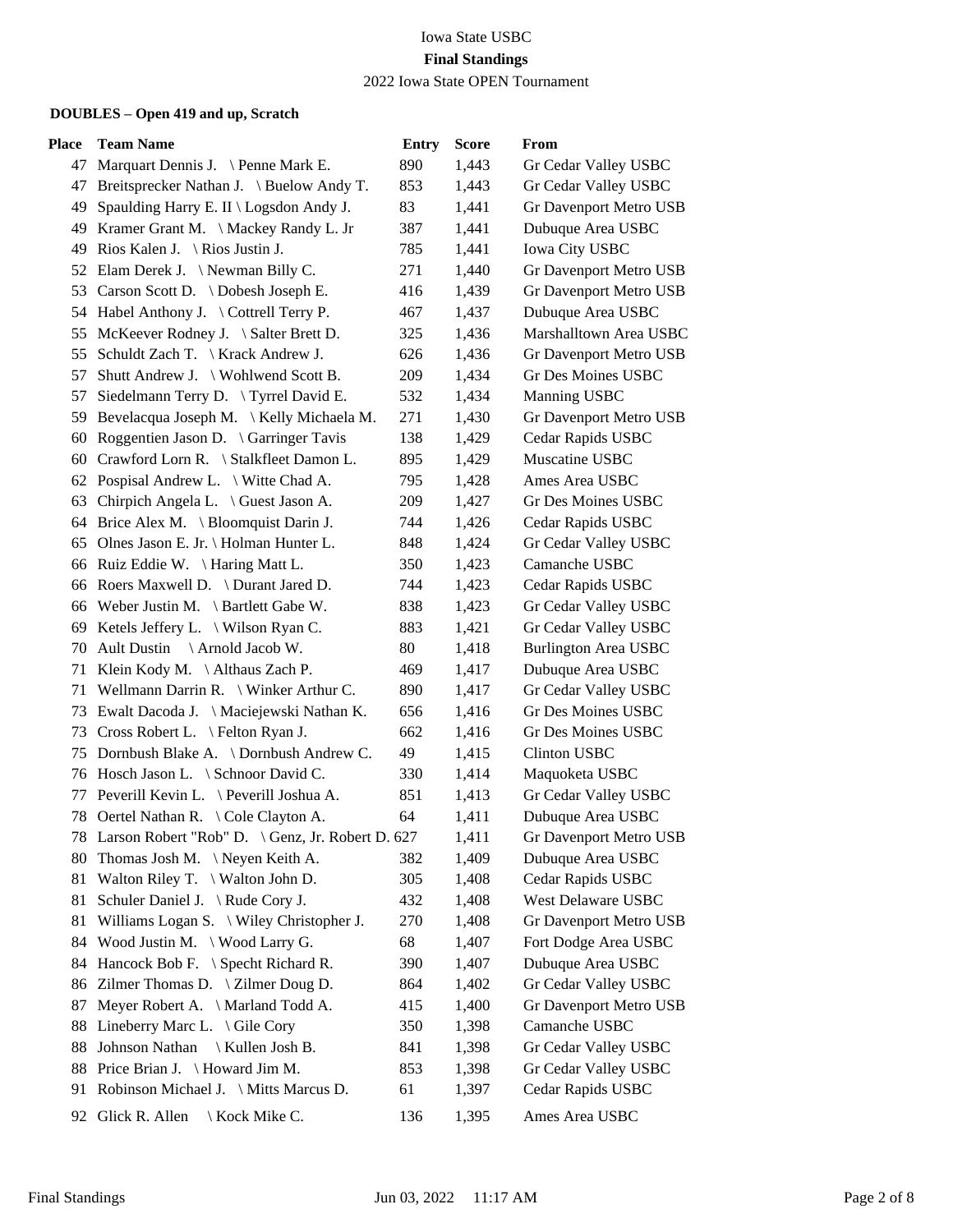# Iowa State USBC **Final Standings**

## 2022 Iowa State OPEN Tournament

| Place | <b>Team Name</b>                                       | <b>Entry</b> | <b>Score</b> | From                        |
|-------|--------------------------------------------------------|--------------|--------------|-----------------------------|
|       | 93 Lawthers Dean E. \ Dutton Brandon W.                | 323          | 1,394        | Marshalltown Area USBC      |
|       | 94 Breitbach Steve J. Jr \ Breen Brian P.              | 461          | 1,392        | Dubuque Area USBC           |
|       | 94 Mraz Sam M. \Jordan James J.                        | 699          | 1,392        | Cedar Rapids USBC           |
|       | 94 Rains Scott B. \ Weggen Matt L.                     | 716          | 1,392        | Gr Davenport Metro USB      |
| 97.   | Trusler Darren W. \Hutchinson Teddy J.                 | 32           | 1,391        | <b>Gr Des Moines USBC</b>   |
| 97    | Tragord R. Emmett \ Wittenburg Jennifer L.             | 855          | 1,391        | Gr Cedar Valley USBC        |
|       | 99 Cruse Russ Jr \ Taylor Scott A.                     | 95           | 1,390        | Gr Des Moines USBC          |
|       | 99 Murtha Mike J. \ Kosby Jason K.                     | 794          | 1,390        | Ames Area USBC              |
|       | 101 Sims Dennis "Duke" L. \ Marland Todd A.            | 82           | 1,389        | Gr Davenport Metro USB      |
|       | 102 Owen Jesse R. \ Castle Austin K.                   | 895          | 1,384        | Muscatine USBC              |
|       | 103 Bodman Alan E. \ Kirk Rodney D. Jr                 | 556          | 1,383        | Muscatine USBC              |
|       | 104 Donner Chaise L. P \ Donner Joel A.                | 412          | 1,382        | Cedar Rapids USBC           |
|       | 105 Kostric Aleksander \ Foster Cameron D.             | 495          | 1,379        | Sigourney USBC              |
|       | 106 Guge Mike D. \ Tilson Michael J.                   | 61           | 1,378        | Cedar Rapids USBC           |
|       | 106 Wagoner Bradley D. \ Wagoner Dennis P.             | 303          | 1,378        | Muscatine USBC              |
|       | 108 Gates Josh A. \ Smedley Toby A.                    | 883          | 1,377        | Gr Cedar Valley USBC        |
|       | 109 Risetter Burke J. \Helmers Jerad A.                | 189          | 1,376        | Fort Dodge Area USBC        |
|       | 109 Clair Dustin L. \ McGaffic Jason C.                | 409          | 1,376        | Cedar Rapids USBC           |
|       | 109 Kacena Thomas G. \ Kacena Thomas M.                | 806          | 1,376        | Cedar Rapids USBC           |
|       | 112 Fitzsimmons Roger K. \ Nielsen Michael J. Jr77     |              | 1,375        | <b>Burlington Area USBC</b> |
|       | 113 Riley Shawn T. \ Spaur Justin D.                   | 96           | 1,374        | <b>Gr Des Moines USBC</b>   |
|       | 113 Reppert Robert \ Weber Brad J.                     | 353          | 1,374        | Camanche USBC               |
|       | 113 Charland Joe A. \ Conzett Kyle D.                  | 390          | 1,374        | Dubuque Area USBC           |
|       | 113 Calcott Charles (Chip) J. III \ Thumma Corey<br>А. | 834          | 1,374        | Muscatine USBC              |
|       | 117 Hume Brian S. \ Cross Lance M.                     | 701          | 1,373        | Cedar Rapids USBC           |
|       | 118 Negus Troy D. \ Flower Stephen D.                  | 413          | 1,372        | Gr Davenport Metro USB      |
|       | 119 Mccabe Richard D.   Kopacek James E.               | 746          | 1,371        | Gr Des Moines USBC          |
|       | 119 Halverson Stan R. \ Gerst David D.                 | 856          | 1,371        | Gr Cedar Valley USBC        |
|       | 121 Stout Bryan D. \ Reseland Mark A.                  | 96           | 1,370        | Gr Des Moines USBC          |
|       | 121 Cundiff Zac A. \ Rief Daniel K.                    | 161          | 1,370        | <b>Council Bluffs USBC</b>  |
|       | 123 Harrison Dustin \ Kass David                       | 5            | 1,367        | Cedar Rapids USBC           |
|       | 123 Stewart Jason M. \ Starmer Jonah S.                | 309          | 1,367        | Gr Des Moines USBC          |
| 123.  | Zaugg Cameron R. $\ \ \angle$ Zaugg Rick E.            | 411          | 1,367        | Cedar Rapids USBC           |
|       | 126 Homolar Dana J. \ Bush Scott R.                    | 884          | 1,366        | Gr Cedar Valley USBC        |
|       | 127 Eggleston Terrence \ Pelham Mike T.                | 354          | 1,365        | Camanche USBC               |
| 127   | Sander Seth H. $\forall$ Frye Mark S.                  | 644          | 1,365        | Muscatine USBC              |
| 127   | Hansen Travis L. \ Lenth Nick L.                       | 843          | 1,365        | Gr Cedar Valley USBC        |
|       | 130 Walding Lance E. \ Strait Brandon J.               | 190          | 1,364        | Fort Dodge Area USBC        |
|       | 130 Pitts Jason L. \ Schoettmer Jordan A.              | 412          | 1,364        | Cedar Rapids USBC           |
|       | 132 Schuur Logan<br>Hall Haley M.                      | 805          | 1,363        | Fort Dodge Area USBC        |
|       | 133 Honts Tanner J. \Anderson Joshua A.                | 643          | 1,362        | Muscatine USBC              |
|       | 134 Hauskins Kirk M. \ Mesecher Jonathan P.            | 435          | 1,360        | West Delaware USBC          |
|       | 134 Webel Jim L. \ Lenhardt Caleb R.                   | 472          | 1,360        | Council Bluffs USBC         |
|       | 134 Palmer Bailey E. \ Cook Jake R.                    | 495          | 1,360        | Sigourney USBC              |
| 134   | Stephens Jody J. \ Stephens Bobbie J.                  | 704          | 1,360        | Gr Des Moines USBC          |
|       | 138 Jump Gregory N. \ Schopper Alan J.                 | 856          | 1,359        | Gr Cedar Valley USBC        |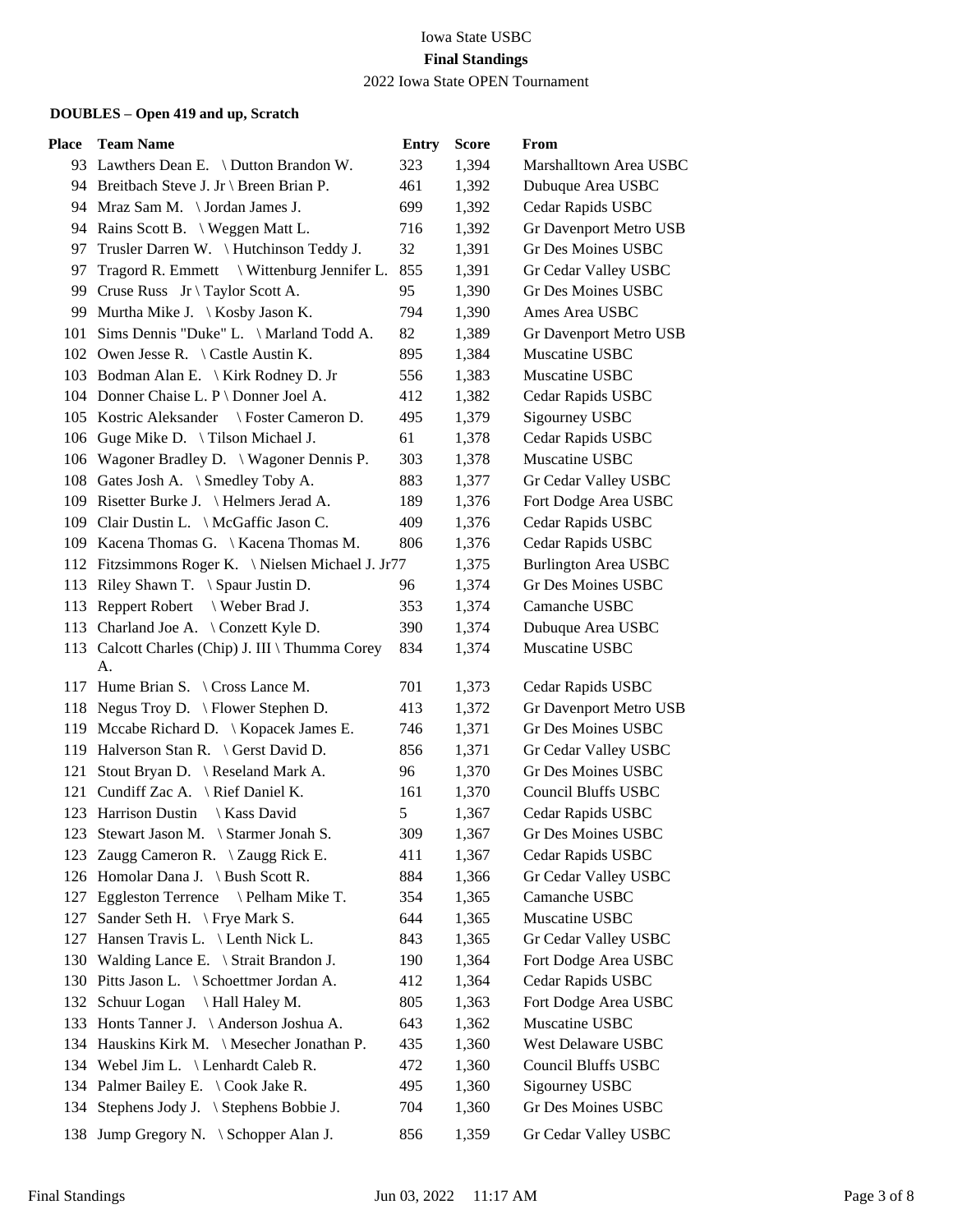# Iowa State USBC **Final Standings**

2022 Iowa State OPEN Tournament

| Place | <b>Team Name</b>                                                    | <b>Entry</b> | <b>Score</b> | From                       |
|-------|---------------------------------------------------------------------|--------------|--------------|----------------------------|
|       | 139 Novak Russ A. \Hullinger Shawn L.                               | 901          | 1,358        | Cedar Rapids USBC          |
|       | 140 Wayman Jason R. \ Smith Nathan A.                               | 159          | 1,356        | <b>Council Bluffs USBC</b> |
|       | 140 Bowers Bryan W. \Poli Jason W.                                  | 209          | 1,356        | <b>Gr Des Moines USBC</b>  |
|       | 140 Huseboe James M. \ Grieves Gary A.                              | 325          | 1,356        | Marshalltown Area USBC     |
|       | 143 Travis Jacob R. \ Harrell Thomas J.                             | 541          | 1,355        | Marshalltown Area USBC     |
|       | 143 Brem Nick \ Oskerson Jason S.                                   | 268          | 1,355        | Mt Pleasant USBC           |
|       | 145 Sommerfelt Mark A. \ Leuenberger Ken L.                         | 401          | 1,354        | Gr Mason City USBC         |
|       | 145 Schild Eric F. \ Flanagan Kevin                                 | 667          | 1,354        | Cedar Rapids USBC          |
|       | 147 Schultz Curtis E. \ Schultz Cory J.                             | 650          | 1,352        | Dubuque Area USBC          |
|       | 147 Dammann Doug R. \ Ames Jacob J.                                 | 897          | 1,352        | Dubuque Area USBC          |
|       | 149 Beaham Dustin L. \ Beaham Garrett A.                            | 563          | 1,351        | Muscatine USBC             |
|       | 149 Rockwell Lance L. \Neff Cassandra A.                            | 811          | 1,351        | Ames Area USBC             |
|       | 149 Hudson Zach A. \Hudson Terry                                    | 819          | 1,351        | Camanche USBC              |
|       | 149 Williams Terry L. \ Holman Scott T.                             | 848          | 1,351        | Gr Cedar Valley USBC       |
|       | 153 Summers Todd S. \ Wilcox Joshua J.                              | 305          | 1,350        | Cedar Rapids USBC          |
|       | 153 Bundy Ryan A. \ Bruce Quincy R.                                 | 822          | 1,350        | Cedar Rapids USBC          |
|       | 155 Logan William<br>Stark Shane A.                                 | 434          | 1,349        | West Delaware USBC         |
|       | 155 Leach James D. \ White Brian M.                                 | 461          | 1,349        | Dubuque Area USBC          |
|       | 157 Hofmeister Cory A. \ Rush Doug M.                               | 37           | 1,348        | Gr Siouxland USBC          |
|       | 157 Garvey Jay E. \ Garvey Kenneth J.                               | 351          | 1,348        | Camanche USBC              |
|       | 157 Bills Ronald L. \ Roulson Brian A.                              | 455          | 1,348        | <b>West Union USBC</b>     |
|       | 160 Peters Chad W. \ Sterbenz Paul A.                               | 352          | 1,347        | Camanche USBC              |
|       | 160 Vrotsos Blaise A. \ Gronner Lloyd A.                            | 638          | 1,347        | Dubuque Area USBC          |
|       | 162 Wilke Jeff D. \ Brashaw Robert Jr                               | 48           | 1,345        | <b>Clinton USBC</b>        |
|       | 162 Hergenrader Doug S. \ Breeden Don J.                            | 710          | 1,345        | Gr Des Moines USBC         |
|       | 162 Roseman Dustin "Dusty" R. \ Roseman Robert 717<br>R. Jr         |              | 1,345        | Gr Davenport Metro USB     |
|       | 165 Crouse Lowell D. \ Prescott Jarad W.                            | 41           | 1,344        | Ames Area USBC             |
|       | 165 Hanson Justin T. \ Utley Dustin T.                              | 61           | 1,344        | Cedar Rapids USBC          |
|       | 165 Schaefer Shane A. \ Melton Jonathan D.                          | 238          | 1,344        | Camanche USBC              |
|       | 165 Klostermann Sean M. \Deutmeyer Cory S.                          | 246          | 1,344        | Dyersville USBC            |
|       | 165 Johnson Chad L. \ Bacon Marvin A. Jr                            | 256          | 1,344        | Fort Dodge Area USBC       |
|       | 165 Kiddoo Dustin R. \ Freyermuth Tyson L.                          | 642          | 1,344        | Muscatine USBC             |
|       | 165 Gantenbein Andrew T. \ Breitbach Phillip J.                     | 651          | 1,344        | Dubuque Area USBC          |
|       | 172 Pace David L. \ Thomsen Mitch L.                                | 896          | 1,343        | Muscatine USBC             |
|       | 173 VonderLieth Kenneth L. \ VonderLieth Korey 38<br>$\mathbf{C}$ . |              | 1,342        | Gr Siouxland USBC          |
|       | 173 Lindstrom Kenneth T. \ Cook Cody L.                             | 474          | 1,342        | <b>Council Bluffs USBC</b> |
| 173   | Jorgensen Phil M. \ Jorgensen John R.                               | 481          | 1,342        | Gr Siouxland USBC          |
| 173   | Chapman Tyler J. \ Bieri Chad M.                                    | 555          | 1,342        | Muscatine USBC             |
|       | 173 Palar Brock J. \ Goodman Isaac P.                               | 811          | 1,342        | Ames Area USBC             |
|       | 178 Duffy Michael J. \Thomsen Zachary J.                            | 322          | 1,340        | Marshalltown Area USBC     |
| 179   | Munn Jerry L. \ Wheatly Thomas L.                                   | 307          | 1,339        | <b>Gr Des Moines USBC</b>  |
| 179   | Van Wyk Dylan M. \ Van Wyk Mark A.                                  | 735          | 1,339        | Oskaloosa USBC             |
| 181   | Wachs Matt W. \ Reinhardt Jeremy J.                                 | 645          | 1,338        | Muscatine USBC             |
| 181   | Steen Brandon L. \ Landry Steven D.                                 | 854          | 1,338        | Gr Cedar Valley USBC       |
|       | 183 Hite Mikayla A. \ Hiatt Max                                     | 411          | 1,336        | Cedar Rapids USBC          |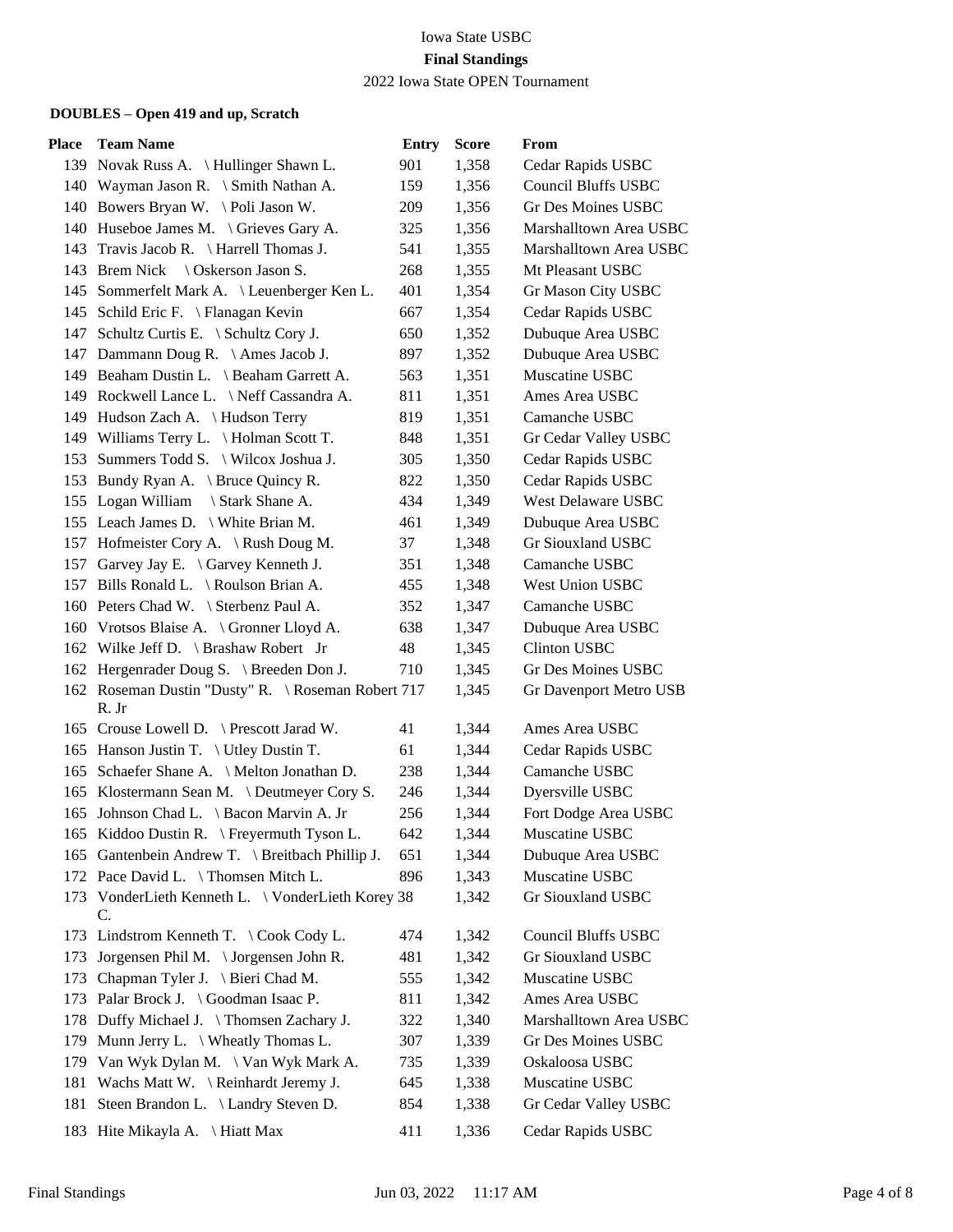| Place | <b>Team Name</b>                                    | <b>Entry</b> | <b>Score</b> | From                          |
|-------|-----------------------------------------------------|--------------|--------------|-------------------------------|
|       | 184 Woodford John F. \Woodford Daniel J.            | 615          | 1,335        | Greene County USBC            |
|       | 185 Strouth Jeffrey A. \ Fries Zach J.              | 270          | 1,334        | <b>Gr Davenport Metro USB</b> |
|       | 186 Biernat Tony D. \ Kightlinger Tim P.            | 794          | 1,333        | Ames Area USBC                |
|       | 187 Gribbins Alex W. \Taylor Roger T. Jr            | 93           | 1,332        | <b>Gr Des Moines USBC</b>     |
|       | 188 Leafgreen Cody M. \ Edmunds Troy S.             | 718          | 1,331        | Camanche USBC                 |
|       | 189 Harms Robert \ Lebeck Ricky E.                  | 422          | 1,330        | <b>Iowa City USBC</b>         |
|       | 190 Shannon Pat D. \ Shannon Michael D.             | 866          | 1,327        | Gr Cedar Valley USBC          |
|       | 191 Friedlein Rod R. \ Schultz Chris M.             | 650          | 1,325        | Dubuque Area USBC             |
|       | 191 Kacena Joshua T. \ Smith Russell D.             | 806          | 1,325        | Cedar Rapids USBC             |
|       | 193 Kooi Koby A. \Jackson Kyle                      | 353          | 1,324        | Camanche USBC                 |
|       | 193 Collins Melissa A. \ Hoskins Matthew M.         | 700          | 1,324        | Cedar Rapids USBC             |
|       | 195 Josephson Dan D. \ Mears Scott M.               | 309          | 1,323        | Gr Des Moines USBC            |
|       | 195 Kaesbauer Michael R. \ Birch Kevin M.           | 462          | 1,323        | Dubuque Area USBC             |
|       | 195 Trotter Brandon C. \ Hampe Rick M.              | 635          | 1,323        | <b>Gr Des Moines USBC</b>     |
|       | 198 Johnson James L. \ Johnson Jeffrey A.           | 841          | 1,322        | Gr Cedar Valley USBC          |
|       | 199 Nadermann Blake M. \ Besler Brett F.            | 384          | 1,321        | Dubuque Area USBC             |
|       | 199 Dicks Dennis M. \ Machacek Rodney J.            | 710          | 1,321        | <b>Gr Des Moines USBC</b>     |
|       | 201 Fries Blake A. \ Malloy Shawn R.                | 83           | 1,320        | Gr Davenport Metro USB        |
|       | 202 Breemeersch Jeff \ Dippel Sean C.               | 277          | 1,319        | Cedar Rapids USBC             |
|       | 203 Kurseth Dennis R. \ Watters Steve C.            | 194          | 1,318        | Cedar Rapids USBC             |
|       | 203 Freesemann Clark L. \ Wentz Larry C.            | 373          | 1,318        | Gr Mason City USBC            |
|       | 203 Larson Brock \ Mohr Christopher A.              | 627          | 1,318        | Gr Davenport Metro USB        |
|       | 206 Werning Vaughn J. \ Hildreth Tyler E.           | 189          | 1,317        | Fort Dodge Area USBC          |
|       | 206 Ryan Thomas J. \North Justin M.                 | 814          | 1,317        | Marshalltown Area USBC        |
|       | 208 Bianchi Zach \ Eckstein Joe J.                  | 307          | 1,315        | Gr Des Moines USBC            |
|       | 208 Yarrington Seth C. \ Meyer Jace L.              | 777          | 1,315        | Monticello USBC               |
|       | 208 Engelkes Greg \ Engelkes Joseph A.              | 855          | 1,315        | Gr Cedar Valley USBC          |
| 211   | Specht James L. \ Moore Dan W.                      | 638          | 1,314        | Dubuque Area USBC             |
|       | 212 Uthoff Thomas B. \Tippett Bryan A.              | 137          | 1,312        | Cedar Rapids USBC             |
|       | 212 Schissel Brice L. \ Skoda Todd M.               | 601          | 1,312        | New Hampton USBC              |
|       | 214 Petsche Robert T. \ Welu Jon G.                 | 463          | 1,311        | Dubuque Area USBC             |
|       | 215 Harford Roger L. Jr \ Tegtmeier Seth M.         | 649          | 1,310        | Cedar Rapids USBC             |
|       | 216 Snyder Vince J. \ Stark Kendall R.              | 784          | 1,309        | <b>Iowa City USBC</b>         |
|       | 217 McGaffic Jim C. \ Core Mike E.                  | 86           | 1,307        | Cedar Rapids USBC             |
|       | 217 Balta Daniel P. \ Staub Andy J.                 | 667          | 1,307        | Cedar Rapids USBC             |
|       | 219 Ball Tyler P. \ Wagner Seth G.                  | 503          | 1,305        | Gr Mason City USBC            |
| 219   | Edler Larry D. $\setminus$ Jacobs Arthur J.         | 889          | 1,305        | Gr Cedar Valley USBC          |
|       | 221 Merkes Jason M. \ Kamp Steve W.                 | 387          | 1,304        | Dubuque Area USBC             |
|       | 221 Hahn Bradd P. \ Hahn Beau P.                    | 564          | 1,304        | Muscatine USBC                |
|       | 223 Fuller Dan W. \ Petersen Rick A.                | 351          | 1,303        | Camanche USBC                 |
| 223   | Henkle Anthony E. \ Boyle Travis K.                 | 884          | 1,303        | Gr Cedar Valley USBC          |
|       | 225 Chamberlain Tyler J. \Chamberlain Justin D. 309 |              | 1,302        | <b>Gr Des Moines USBC</b>     |
| 225   | Farley Charles \ Metzler Dave M.                    | 319          | 1,302        | <b>Iowa City USBC</b>         |
| 227   | Bartlett Mathew O. \ Blair Chris                    | 163          | 1,300        | <b>Council Bluffs USBC</b>    |
| 227   | Adam Eric D. \ Rollins Bruce G.                     | 722          | 1,300        | Fort Dodge Area USBC          |
|       | 229 Geesaman Bob E. \ Sheffield Stefan L.           | 277          | 1,299        | Cedar Rapids USBC             |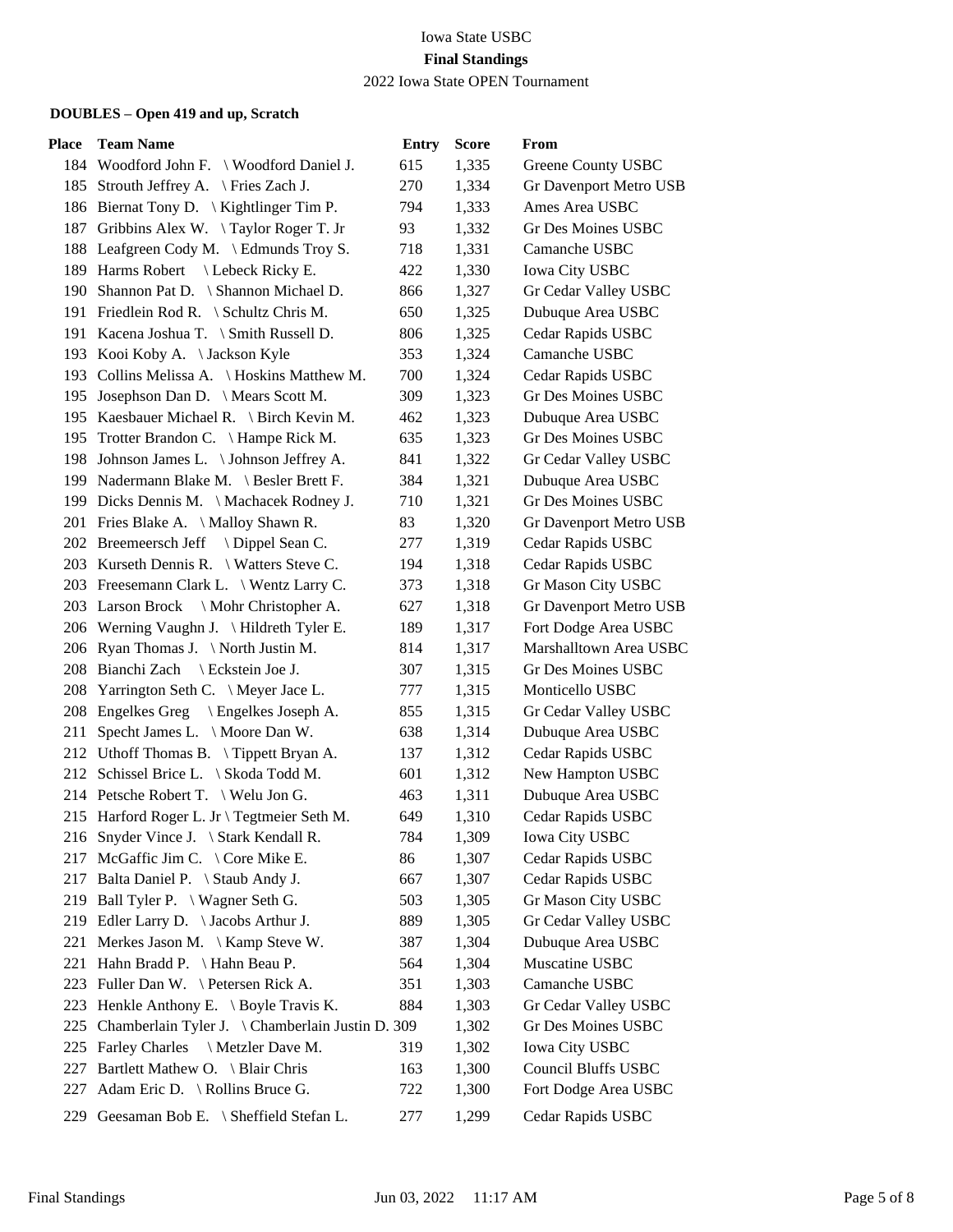| Place | <b>Team Name</b>                                | <b>Entry</b> | <b>Score</b> | From                        |
|-------|-------------------------------------------------|--------------|--------------|-----------------------------|
|       | 230 Robinson Todd A. \ Gibbs Jon M.             | 27           | 1,298        | <b>Council Bluffs USBC</b>  |
|       | 231 Lanser Jason D. \ Lanser Justin J.          | 651          | 1,297        | Dubuque Area USBC           |
|       | 232 Schlueter Matt J. \ Porter Austin L.        | 648          | 1,295        | Cedar Rapids USBC           |
|       | 233 Verplaetse Jason R. \ Parker Timothy W.     | 32           | 1,294        | <b>Gr Des Moines USBC</b>   |
|       | 233 Ertz Aaron M. \ Kaestner Kyle L.            | 489          | 1,294        | <b>Burlington Area USBC</b> |
|       | 233 Newman Billy C. \ Petersen Mark D.          | 415          | 1,294        | Gr Davenport Metro USB      |
|       | 236 Deering Jace T. \ Pruett Austin J.          | 355          | 1,293        | Camanche USBC               |
|       | 236 Holub Brock A. \ Rosekrans Scott B.         | 409          | 1,293        | Cedar Rapids USBC           |
|       | 238 Lanser Jerry D. \ Watters Chris L.          | 652          | 1,292        | Dubuque Area USBC           |
|       | 238 Cook Ryan \ Cook Jake R.                    | 695          | 1,292        | Keokuk USBC                 |
|       | 240 Greenley Grant T. \ Sander Trey A.          | 643          | 1,291        | Muscatine USBC              |
|       | 241 Huffman Daniel J. \ Schueller Tim J.        | 600          | 1,290        | New Hampton USBC            |
|       | 242 Klauer Greg A. \ Schueller Jeff             | 726          | 1,289        | Dubuque Area USBC           |
| 243   | Vogt Chris J. $\setminus$ Vogt Cameron J.       | 196          | 1,288        | Cedar Rapids USBC           |
|       | 243 Oskerson Jason S. \ Bowers Timothy J.       | 269          | 1,288        | Mt Pleasant USBC            |
|       | 245 Ruddy W. Ken \ Cox Brian C.                 | 843          | 1,287        | Gr Cedar Valley USBC        |
|       | 246 Kroeger Barrett \ Ammeter Mike J.           | 10           | 1,286        | Anamosa USBC                |
|       | 246 Schmitt Adam G. \ Schmitt Jason P.          | 481          | 1,286        | Gr Siouxland USBC           |
|       | 246 Ames Mike R. \ Johnson B Jay                | 528          | 1,286        | Gr Mason City USBC          |
|       | 246 Rook David J. \Rook Russell S.              | 772          | 1,286        | Monticello USBC             |
|       | 250 Heiberger Allen B. \ Sweeney James P.       | 389          | 1,283        | Dubuque Area USBC           |
|       | 250 Jensen Jay C. \ Peacock Daniel J.           | 460          | 1,283        | West Union USBC             |
|       | 250 Oltmann Chad \ Arrington Adrian             | 733          | 1,283        | Cedar Rapids USBC           |
|       | 250 Jones Larves R. Jr \ Wilson Gregory E.      | 886          | 1,283        | Gr Cedar Valley USBC        |
|       | 250 McCleary Sean P. \ Bright Maxwell M.        | 894          | 1,283        | Muscatine USBC              |
|       | 255 Hochrein Robert J. \ Hochrein Michelle A.   | 469          | 1,280        | Dubuque Area USBC           |
|       | 256 Simpson Amber L. \ Swanson Jason R.         | 851          | 1,278        | Gr Cedar Valley USBC        |
|       | 257 Hildebrand Ryan A. \Cain Zach J.            | 271          | 1,277        | Gr Davenport Metro USB      |
|       | 258 Puffett Jeff \ Puffett Jen L.               | 623          | 1,275        | Carroll Area USBC           |
|       | 259 Daniels Austin C. \ Kelly Michael P.        | 238          | 1,274        | Camanche USBC               |
|       | 260 Kendall Tom W. \ Lake Tim                   | 885          | 1,273        | Gr Cedar Valley USBC        |
|       | 261 Nicholson James M. \ Morris Nicholas A.     | 164          | 1,271        | <b>Council Bluffs USBC</b>  |
|       | 261 Shaw Michael G. \ Kingery Kelly D.          | 425          | 1,271        | Osage USBC                  |
| 263   | Hedrick Casey T. \Huekels Bradley K.            | 726          | 1,270        | Dubuque Area USBC           |
|       | 264 Shields Dennis E. \ Ommen Scott M.          | 733          | 1,269        | Cedar Rapids USBC           |
|       | 264 Mccalley Collin R. \ McCalley Bob           | 841          | 1,269        | Gr Cedar Valley USBC        |
| 266   | Mihalovich Zach J. \ Keeney Richard M.          | 312          | 1,268        | <b>Gr Des Moines USBC</b>   |
|       | 266 Seabold Adam A. \ Broadwell Jesse           | 696          | 1,268        | Keokuk USBC                 |
|       | 268 Blessing Light Trevor E. \ Reseland Alec D. | 187          | 1,267        | Gr Des Moines USBC          |
|       | 268 Milder Peter J. \ Bach Curtis J.            | 319          | 1,267        | Iowa City USBC              |
| 270   | Bell Tracy J. \ Kohrs Tim L.                    | 286          | 1,266        | Cedar Rapids USBC           |
| 270   | Grapp Joshua E. \ Henkle Anthony E.             | 851          | 1,266        | Gr Cedar Valley USBC        |
| 272   | Funk Shanne R. $\Im$ Funk Skyler F.             | 596          | 1,265        | Gr Davenport Metro USB      |
| 272   | Starkweather Aaron D. \ Staley Tim W.           | 834          | 1,265        | Muscatine USBC              |
|       | 274 O'Dell Brad J. \Jackson Rodney R.           | 649          | 1,264        | Cedar Rapids USBC           |
|       | 275 Coberley Adam R. \ Kohl Tyler J.            | 520          | 1,263        | Dubuque Area USBC           |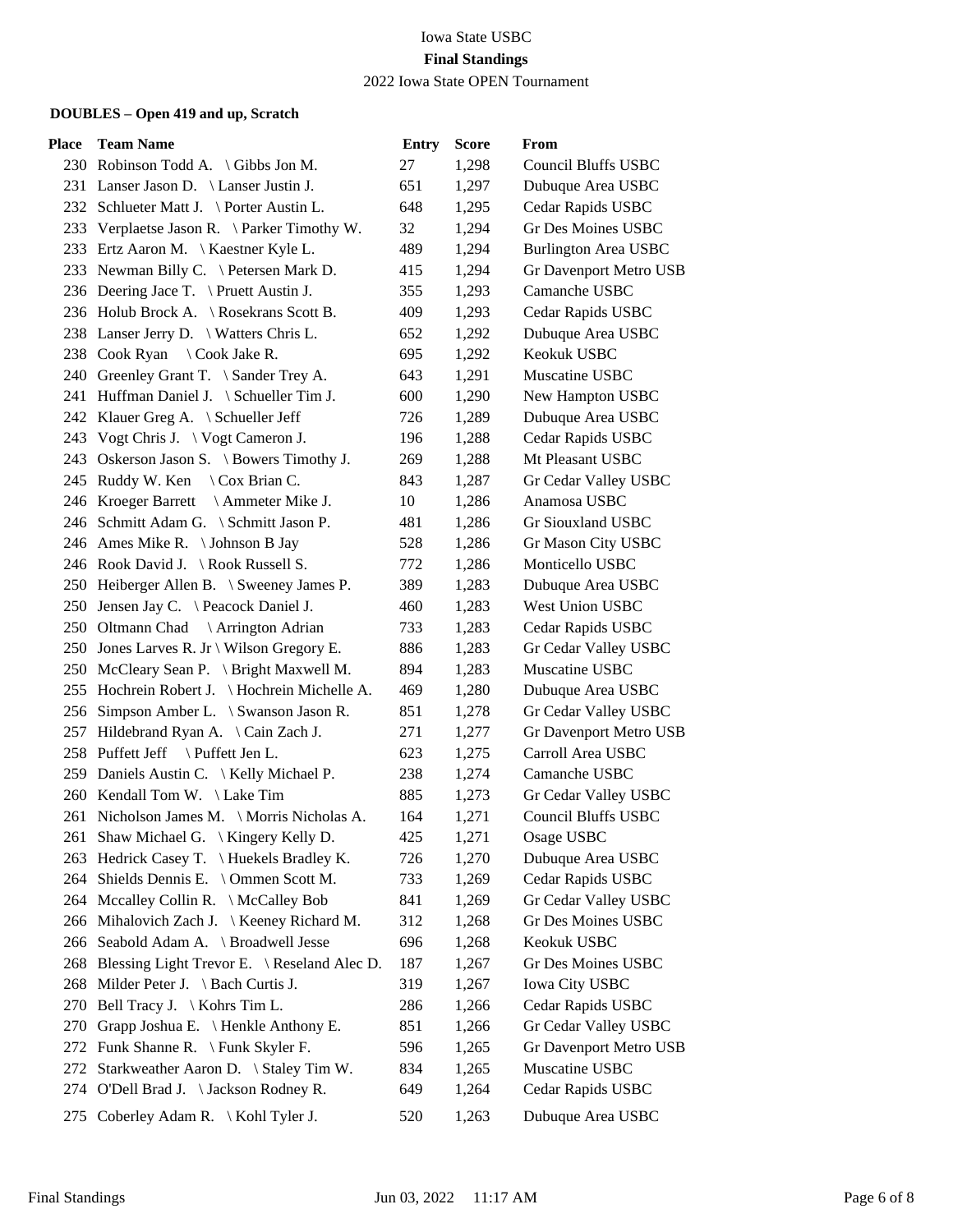| Place | <b>Team Name</b>                                        | <b>Entry</b> | <b>Score</b> | From                        |
|-------|---------------------------------------------------------|--------------|--------------|-----------------------------|
|       | 276 Bickford Chuck B. \ Reinhardt Adam D.               | 645          | 1,262        | Muscatine USBC              |
|       | 277 Brockney David L. \ Brockney Tyler J.               | 16           | 1,261        | Charles City USBC           |
|       | 277 Weets Brennan \ Schroeder Nathan R.                 | 355          | 1,261        | Camanche USBC               |
|       | 279 Wilson Kevin M. \ Schuhmacher Nathan L.             | 886          | 1,260        | Gr Cedar Valley USBC        |
| 279   | Schwarz Tom E. $\setminus$ Andresen Clint D.            | 818          | 1,260        | Camanche USBC               |
|       | 281 Kane Joe D. \ Lundeen Michael J.                    | 76           | 1,259        | <b>Burlington Area USBC</b> |
|       | 281 Bauge Jason A. \ Emery Austin J.                    | 136          | 1,259        | Ames Area USBC              |
|       | 281 Olberding Derek J. \ Olberding Dan J.               | 389          | 1,259        | Dubuque Area USBC           |
|       | 284 Young Brett \Young Galen J.                         | 739          | 1,258        | Cedar Rapids USBC           |
|       | 285 Garmon Troy D. \ Geigle Josh J.                     | 554          | 1,257        | Muscatine USBC              |
|       | 286 Poutre William L. \ Bingaman Brian T.               | 621          | 1,255        | Ames Area USBC              |
|       | 287 Babcock Jordon E. \ Bruce James L.                  | 901          | 1,254        | Cedar Rapids USBC           |
|       | 288 Wolff Larry E. Jr \ Wolff Kevin M.                  | 447          | 1,253        | <b>Iowa City USBC</b>       |
|       | 289 Vermeer Tyler D. \ Bruns Norman K.                  | 492          | 1,252        | Sigourney USBC              |
|       | 290 Bright Jason K. \Rausch Jeffrey L.                  | 626          | 1,251        | Gr Davenport Metro USB      |
|       | 291 Larson Kevin M. \Holder Raymond W.                  | 159          | 1,250        | <b>Council Bluffs USBC</b>  |
|       | 291 Mellott Jennifer S. \ Mellott Jeffrey S.            | 664          | 1,250        | Gr Des Moines USBC          |
|       | 293 Smith Larry \ Roper Donald L.                       | 580          | 1,249        | Independence USBC           |
|       | 293 Pals Craig S. \ Smith Bruce W.                      | 846          | 1,249        | Gr Cedar Valley USBC        |
|       | 295 Knutson Michael B. \ Bolt Shawn D.                  | 540          | 1,248        | Marshalltown Area USBC      |
| 296   | Springman Barry A. \Yeisley Kelly J.                    | 280          | 1,247        | Cedar Rapids USBC           |
|       | 296 Pape Brian R. \ Voda Brian A.                       | 351          | 1,247        | Camanche USBC               |
|       | 298 Bergan Michael L. \ Novak Chad J.                   | 376          | 1,246        | Gr Mason City USBC          |
|       | 298 Wolter Chris L. \ Wolter Tim R.                     | 722          | 1,246        | Fort Dodge Area USBC        |
|       | 300 Strasser Adam J. \Arnold Aaron J.                   | 151          | 1,244        | Cedar Rapids USBC           |
|       | 300 Shontz Steven L. \ Mcauley Michael                  | 434          | 1,244        | West Delaware USBC          |
|       | 302 Walters Dylan Z. \ Begley Andrew J.                 | 745          | 1,243        | Cedar Rapids USBC           |
|       | 302 MacLearn Brian L. \ Nolte Andrew M.                 | 861          | 1,243        | Gr Cedar Valley USBC        |
| 304   | Teague Anthony C. \ Fries Blake A.                      | 609          | 1,242        | Gr Davenport Metro USB      |
|       | 305 Davis Steven M. \Noble Anthony Q.                   | 451          | 1,239        | <b>Iowa City USBC</b>       |
|       | 306 Fox Thomas C. \ Pierce Daniel D.                    | 699          | 1,237        | Cedar Rapids USBC           |
|       | 307 Timmerman Alex T. \Till Riley J.                    | 640          | 1,236        | <b>Bellevue USBC</b>        |
|       | 308 Huston Rory L. \ Petersen Jeremy J.                 | 81           | 1,232        | Gr Davenport Metro USB      |
|       | 308 Ballew Eric \ Bird Justin J.                        | 668          | 1,232        | Cedar Rapids USBC           |
|       | 310 Crooks Darin L. \ Slinger Anthony G.                | 16           | 1,230        | Charles City USBC           |
|       | 311 Quakenbush Austin M. \ Quakenbush Mike A. 471<br>Jr |              | 1,229        | <b>Council Bluffs USBC</b>  |
|       | 312 Burke Chuck W. \Novak Josh                          | 603          | 1,227        | New Hampton USBC            |
|       | 313 Maschke Justin M. \ Fane Chad S.                    | 366          | 1,225        | Gr Des Moines USBC          |
|       | 313 Frelund Tom W. \Ortiz Alex J.                       | 705          | 1,225        | Gr Des Moines USBC          |
|       | 315 Lessenger Brandon D. \ Cline Cobi T.                | 554          | 1,221        | Muscatine USBC              |
|       | 316 Severson Timothy B. \ Ryner Mike L.                 | 374          | 1,220        | Gr Mason City USBC          |
| 316   | Tippett April L. \ Erickson Angela R.                   | 850          | 1,220        | Gr Cedar Valley USBC        |
|       | 318 Hill Jeremy A. \Jacobs Greg J.                      | 700          | 1,219        | Cedar Rapids USBC           |
| 319   | Ellingson Mark R. \ Sherwood David A.                   | 375          | 1,218        | Gr Mason City USBC          |
| 320   | Skerik Bruce D. \ Feese Edward J.                       | 874          | 1,216        | Gr Cedar Valley USBC        |
|       | 321 Larson Matthew D. \ Crowley Jerry A.                | 196          | 1,215        | Cedar Rapids USBC           |